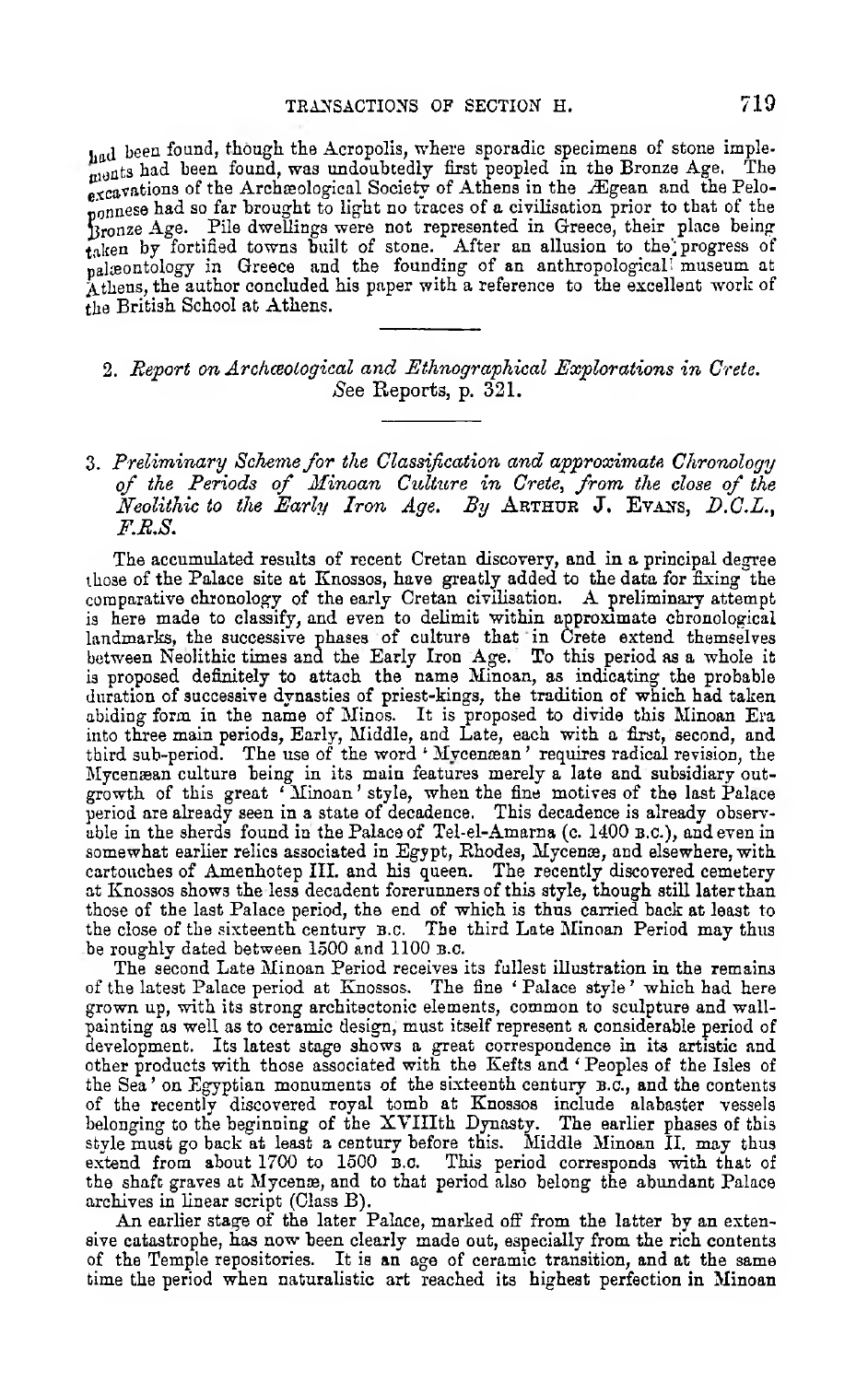Crete, as is shown by such masterpieces as the faïence relief of the Wild-goat and Young. An earlier system of linear script was now in use (Class  $\breve{A}$ ). .The alabaster lid with the name of the Hykaos King Khvan and a monument belonging to the close of the XIIIth Dynasty must be ascribed to this historic stratum. which may be approximately placed between 1900 and 1700 **b.c.**

The ' Middle Minoan' Age, which lies beyond the periods enumerated, is especially characterised by the development of the polychrome style of vase painting on a dark ground. This, too, is the period of the conventionalised pictographic script which precedes the linear. During the last division of this period— Middle Minoan I lf .—which lies about the end of the third millennium **b.c.,** we see a certain falling off in the polychrome style, accompanied, however, with a greater naturalism, as shown in the moulding of reliefs and in the types of gems.

The second Middle Minoan Period is that during which this polychrome, or so-called 'Kamares' style, reached its acme, and the beginning of this stage is approximately dated by the painted sherds found by Professor Petrie in the rubbish-heaps of Kahun, dating from the time of Usertesen II. of the XIIth Dynasty. Taking as a mean estimate Lepsius's calculation, this brings us to about 2300 **B.c.** If we accept the chronological calculations of Professor Petrie and others, the date would be nearly 2700 **B.c.** In any case, the Cretan evidence must be taken to exclude the extreme bringing down of the X llth Dynasty date to the borders of the XVIIIth, which has lately found favour. Other proofs of XIIth Dynasty contact are found on the seals of this period.

The Kahun deposit includes objects of the simpler style which belongs rather to the first Middle Minoan Period, and gives us, therefore, a *terminus ad quern* for this well-marked stratum. The influence of Middle Empire designs is already well marked on the seal stones of this time, which, unlike the latter, are almost exclusively cut on soft material. The ruder class of conventionalised pictographs is seen on seal impressions from deposits of this date. Allowing some time for the gradual development of the fine Middle Minoan polychrome style, the beginning of the first period of this great age may be reasonably thrown back at least to the middle of the third millennium **b.c.** Adopting the more liberal chronology, it would reach back nearly to the beginning of that millennium.

Beyond this date lies another long cycle of nascent culture, included in the various phases of the Early Minoan Period. The prevailing decorative style is now geometrical, generally dark ornament on a light ground, but the dark glaze slip itself goes back to the confines of the Neolithic Period. The surface of the clay is often varied by a network of raised lines, irregular protuberances, and thorn-like projections— sometimes painted over with geometrical designs— and this raised decoration was largely combined with polychrome in the succeeding period. The vases have often a high neck, and the hand-moulding of many vessels is supplemented by paring with a knife. The old hand-polished, dark-faced ware of Neolithic times survives throughout, but is most frequent in the earlier phases of this period. We see, moreover, the taking over of incised designs of the older class in the painted decoration.

A section opened below the pavement of the West Court shows a distinct stratification of floor-levels belonging to this period. The lowest or sub-Neolithic stratum there brought out shows light-ground technique already beginning, as a consequence of the introduction of the potter'3 oven. The old black-faced handpolished Neolithic class that survives beside this is also now better cooked within. The spiral now appears for the first time on steatite vessels and incised pottery, whence it is taken over in painted designs during the next period. Its introduction appears to be due to Cycladic influences otherwise traceable at this time.

This Early Minoan Period, like the succeeding, is characterised by its special class of seal stones— in this case presenting pictographic designs in their more primitive stage. Many seals show the adaptation of motives from a YIth Dynasty class of button seals. The forms of certain Minoan stone vases also take them back to the Early Dynastic Period of Egypt, and syenite and other vessels from the Palace site at Knossos are of Egyptian fabric, belonging to one or other of the first four dynasties. Whether or not black hand-painted vases found by